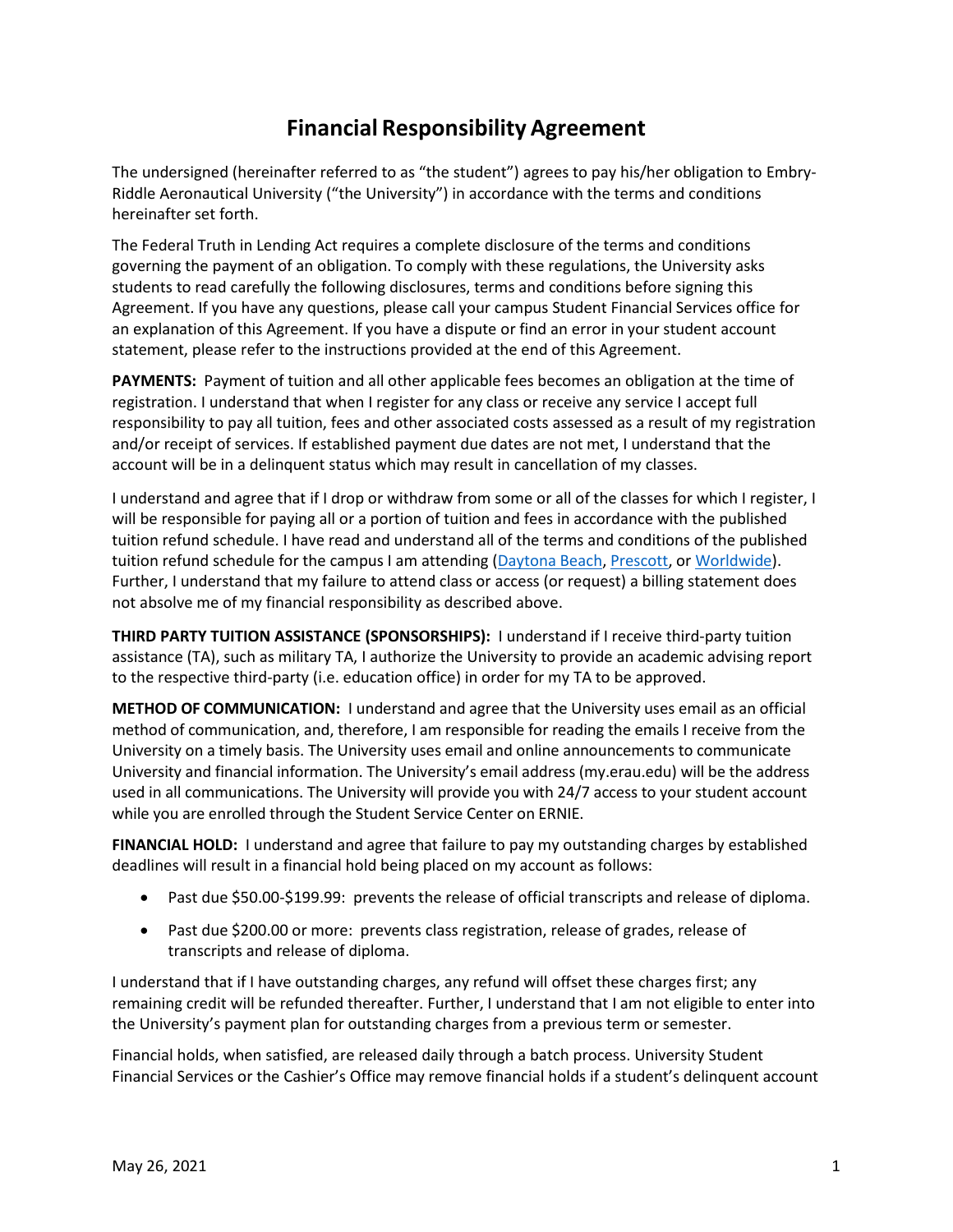is paid in full; however, in certain circumstances, the removal of the financial hold may be delayed for various reasons (allowance for check clearing, etc.).

**LATE PAYMENT FEE:** I understand and agree that if I fail to pay my student account bill or any amount due and owing the University by the scheduled due date, the University will assess a monthly late payment fee as follows:

Students with an outstanding account balance of \$200.00 or more will be assessed a monthly late fee of \$25.00 or 0.75% of the unpaid balance, whichever is higher. This late fee will continue to be assessed monthly (and accrued) to any outstanding balance until your student account balance falls below \$200.00.

The late fee will be assessed the last business day of the month. If the last day of the month falls on a weekend or holiday, the late fee will be assessed on the first business day of the following month.

Students using VA education benefits or Veteran Readiness and Employment (VRE) benefits are exempt from the late payment fee.

**COLLECTION AGENCY FEES:** I understand and agree that if I fail to pay my student account bill or any amount due and owing the University by the scheduled due date, and fail to make acceptable payment arrangements to bring my account current, the University may refer my delinquent account to a collection agency. I further understand and agree that if the University refers my student account balance to a third party, a collection fee will be assessed and will be due in full at the time of the referral to the third party. Additionally, I understand and agree that the collection fees will be calculated at the maximum amount permitted by applicable law, but will not exceed 33% of the outstanding amount I owe the University at the time my account is referred to a collection agency, and all costs and expenses, which may include attorney's fees, incurred by the University in such collections. If a lawsuit is filed to recover an outstanding balance, the student shall also be responsible for any costs associated with the lawsuit such as court costs or other applicable costs. Finally, I understand and agree that my delinquent account may be reported to one or more of the national credit bureaus.

**CONTACT AUTHORIZATION:** I authorize the University and its agents and contractors to contact me at my current, and any future, mobile phone number(s), email address(es) or wireless device(s) regarding my delinquent student account(s)/loan(s) and any other debt I may owe to the University or to receive general information from the University. I authorize the University and its agents and contractors to use automated telephone dialing equipment, artificial or pre-recorded voice or text messages, and personal calls and emails in their efforts to contact me. I further understand that I may withdraw my consent and authorization for the University to call my mobile telephone using automated telephone dialing equipment by submitting my request in writing to the applicable contractor or agent contacting me on behalf of the University.

**CONTACT INFORMATION:** I understand and agree that I am responsible for continuing to provide the University with my current physical address, email address(es), and phone number(s). Upon leaving the University for any reason, it is my responsibility to provide the University with updated contact information for purposes of continued communication regarding any amounts that remain due and owing to the University.

**METHOD OF BILLING:** I understand that the University provides online statements for viewing/printing. Therefore, I understand that I am responsible for viewing and paying my student account on or before the scheduled due date. The University sends monthly emails to students with a balance on their account requesting that the student check their balance through the Student Service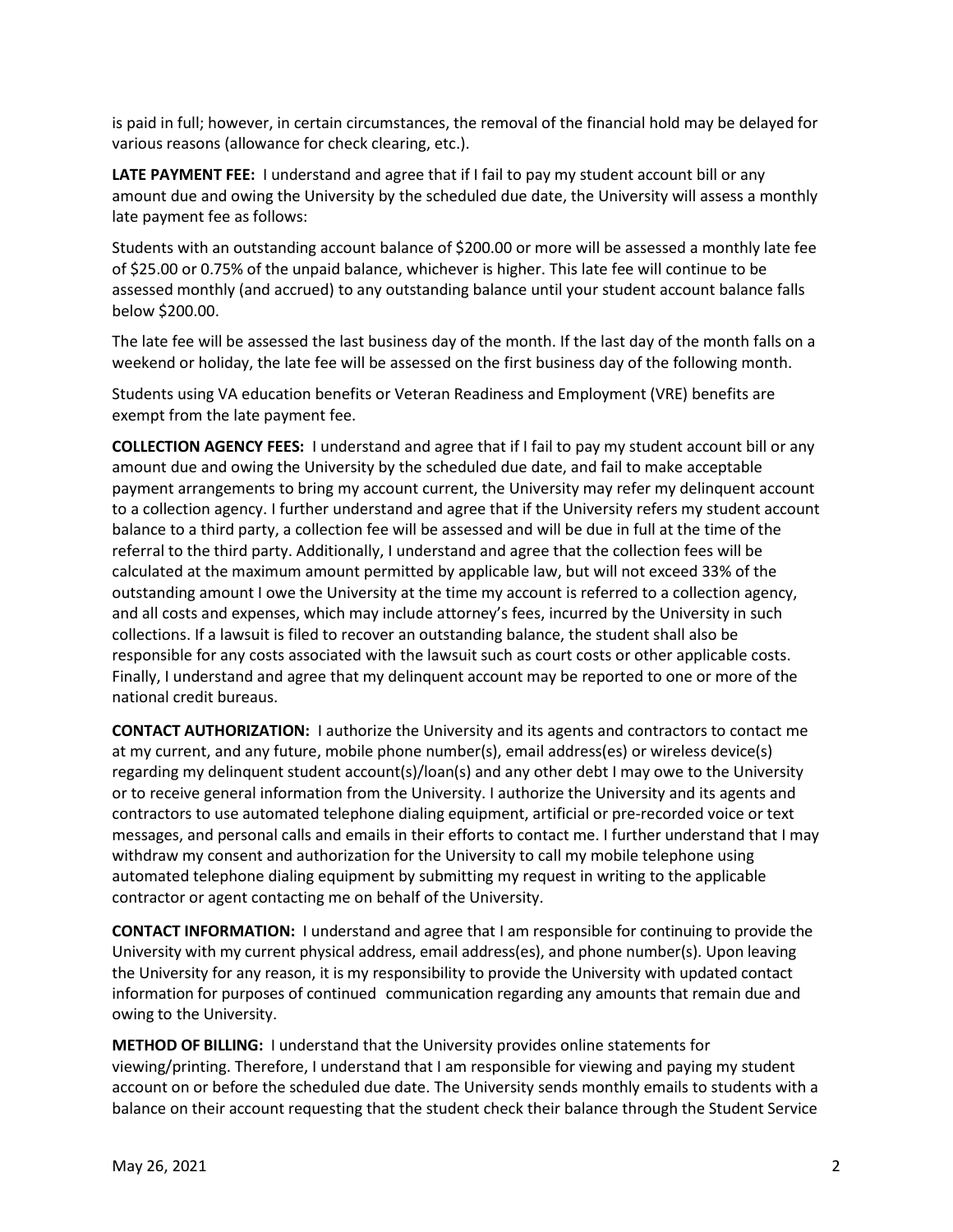Center on ERNIE; payments on the account are due on the scheduled due date or before the last business day of the month for subsequent charges. The statement will itemize any credits due the student for the term, such as loans, scholarships and any other Federal or non-Federal aid. Changes in the student's obligation will be itemized in the online statement. Before registration is considered valid, the student must pay any prior obligations due on his/her account and make the payment required for the current term. Students cannot use current term Financial Aid to pay prior term's balance.

I further understand that my failure to review my statement of account or online due charges does not constitute a valid reason for not paying the balance due on time.

**BILLING ERRORS:** I understand that administrative, clerical or technical billing errors do not absolve me of my financial responsibility to pay on time the correct amount of tuition, fees and other associated financial obligations assessed and due as a result of my registration at the University.

**FINANCIAL AID:** If I receive Title IV Federal Aid (e.g., Federal Stafford Loan, PLUS Loan, etc.) and/or institutional loans, I may authorize the University to use the Title IV Federal Aid or excess loan funds to pay charges other than tuition, fees, room and board, which have been charged to my student account. To authorize the University to use the excess Title IV Federal Aid to pay for these unpaid charges, please contact your campus Student Financial Services office to make this request; otherwise, the excess will be refunded to the borrower, and the charges due will be the student's responsibility to make direct payment on.

Students whose anticipated financial aid is greater than their total cost of attendance (e.g., tuition, fees, room, board, etc.) may use excess financial aid to purchase books through the University's online bookstore. Residential students may also request an online transfer via EAGLE Dollars or in person at ERNIE Central (Daytona Beach campus) or the Cashier's Office (Prescott campus).

**PAYMENT PLAN:** I agree that the University reserves the right to terminate my privilege of paying my account under the installment payment plan. In the event of such a termination, the entire balance shall be immediately due and payable. Under these circumstances, the payment plan will not be offered for any future enrollments.

**RETURNED PAYMENTS/FAILED PAYMENT AGREEMENTS:** If a payment made to my student account is returned by my financial institution for any reason, I agree to pay the University the original amount of the returned payment plus a non-refundable returned check fee of \$25.00. I understand that multiple returned payments and/or failure to comply with the terms of any payment plan or agreement I sign with the University may result in cancellation of my ability to make online payments and suspension of my eligibility to register for future classes at the University.

**IRS FORM 1098-T:** I agree to provide my Social Security Number (SSN) or taxpayer identification number (TIN) to the University upon request as required by Internal Revenue Service (IRS) regulations for Form 1098-T, *Tuition Statement*, reporting purposes. If I fail to provide my SSN or TIN to the University, I agree to pay any and all IRS penalties assessed as a result of the omission of my SSN or TIN.

I understand that the University will deliver my IRS Form 1098-T electronically each year I have a reportable transaction, and I may view and print Form 1098-T by logging into the Student Service Center in ERNIE. I further understand and agree that by consenting to receive this information electronically, a paper copy of my Form 1098-T will not be mailed via the U.S. Postal Service.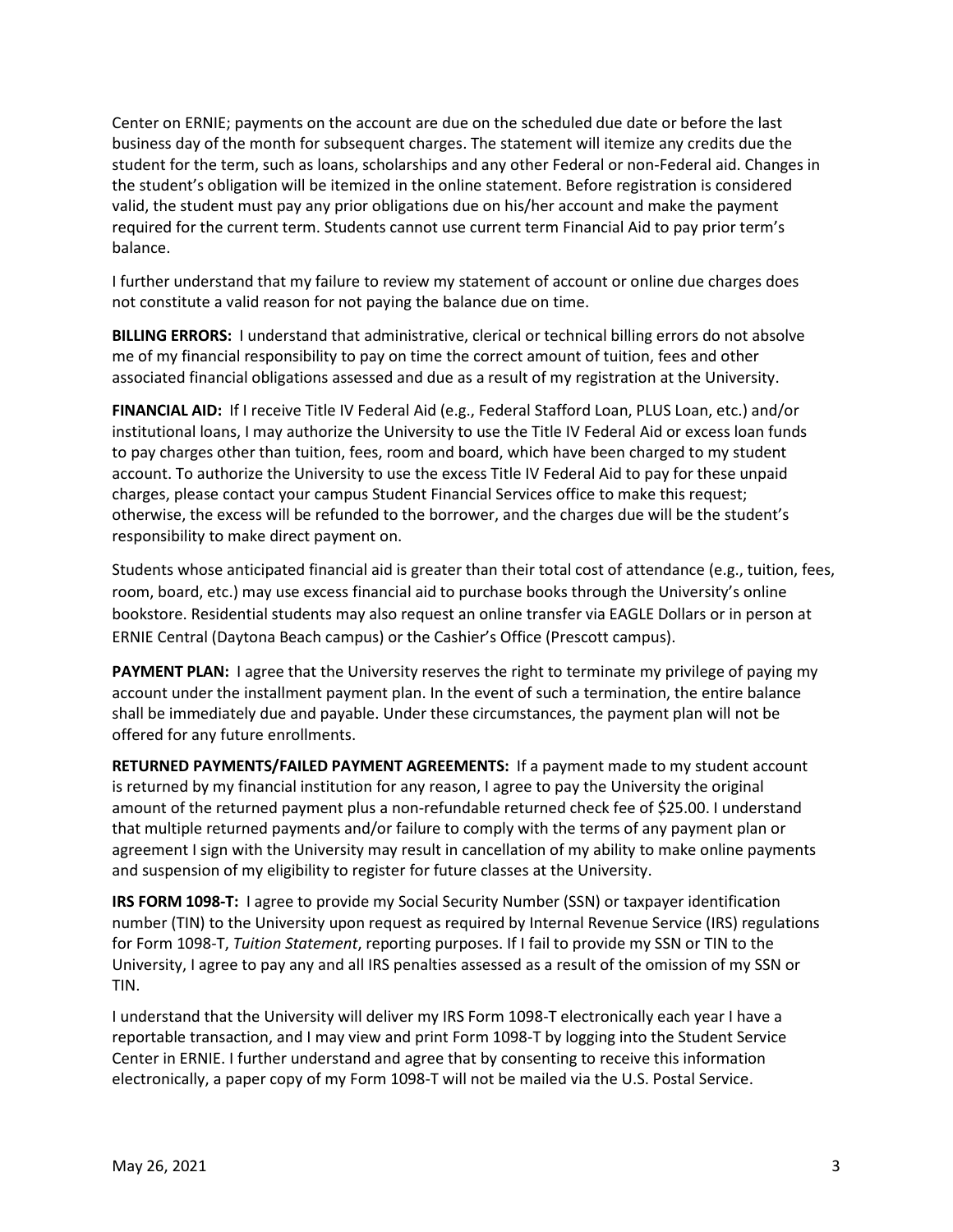**STUDENT AGE**: I understand and agree that, if I am younger than the applicable age of majority when I execute this Agreement, the educational services provided by the University are a necessity, and I am contractually obligated pursuant to the "[Doctrine of Necessaries](https://en.wikipedia.org/wiki/Capacity_in_English_law)".

**ENTIRE AGREEMENT:** This Agreement will be in effect with the University for as long as the student continues to incur obligations to the University and/or has an outstanding balance on his/her account. If the student signs a subsequent agreement and disclosure statement, the agreement last executed will take precedence.

The University reserves the right to change the terms and conditions of this Agreement prior to registration or validation for any term by sending a notice to the student at his/her University email address (my.erau.edu).

The University will not provide refunds of tuition or fees due to suspension, modification, or cancellation of operations resulting from an act of God, strike, riot, disruption, health or safety emergency, or for any other reason beyond the control of the University.

**ACKNOWLEDGEMENT TO CONSULT ADVISORS**: I acknowledge that I have been given a full and fair opportunity to consult with any person, advisors, and others of my choice, internal or external to the University, concerning the terms and meaning of this Financial Responsibility Agreement.

**IN CASE OF ERRORS OR INQUIRIES ABOUT YOUR ONLINE STATEMENT:** The Federal Truth in Lending Act ("Act") requires prompt correction of mistakes on your online statement.

If you want to preserve your rights under the Act, take the following action if you believe your statement is incorrect or if you need more information about an item on your statement:

On a separate sheet of paper or email, write/send the following information (you may telephone your inquiry, but doing so will not preserve your rights under the Act):

- 1. Your name and student account number (ID);
- 2. A description of the assumed error and an explanation (to the extent you can explain) why you believe it is an error;
- 3. The dollar amount of the assumed error; and,
- 4. Any other information (such as your address) which you believe will help the University to identify you or the reason for your claim or inquiry.

Send your billing error notice to your campus Student Financial Services office listed below as soon as possible, but in any case, early enough to reach the University within 45 days after the last day of your attendance.

Embry-Riddle Aeronautical University Student Financial Services Daytona Beach Campus 1 Aerospace Blvd. Daytona Beach, FL 32114 (386) 226-6280 [sfs@erau.edu](mailto:sfs@erau.edu)